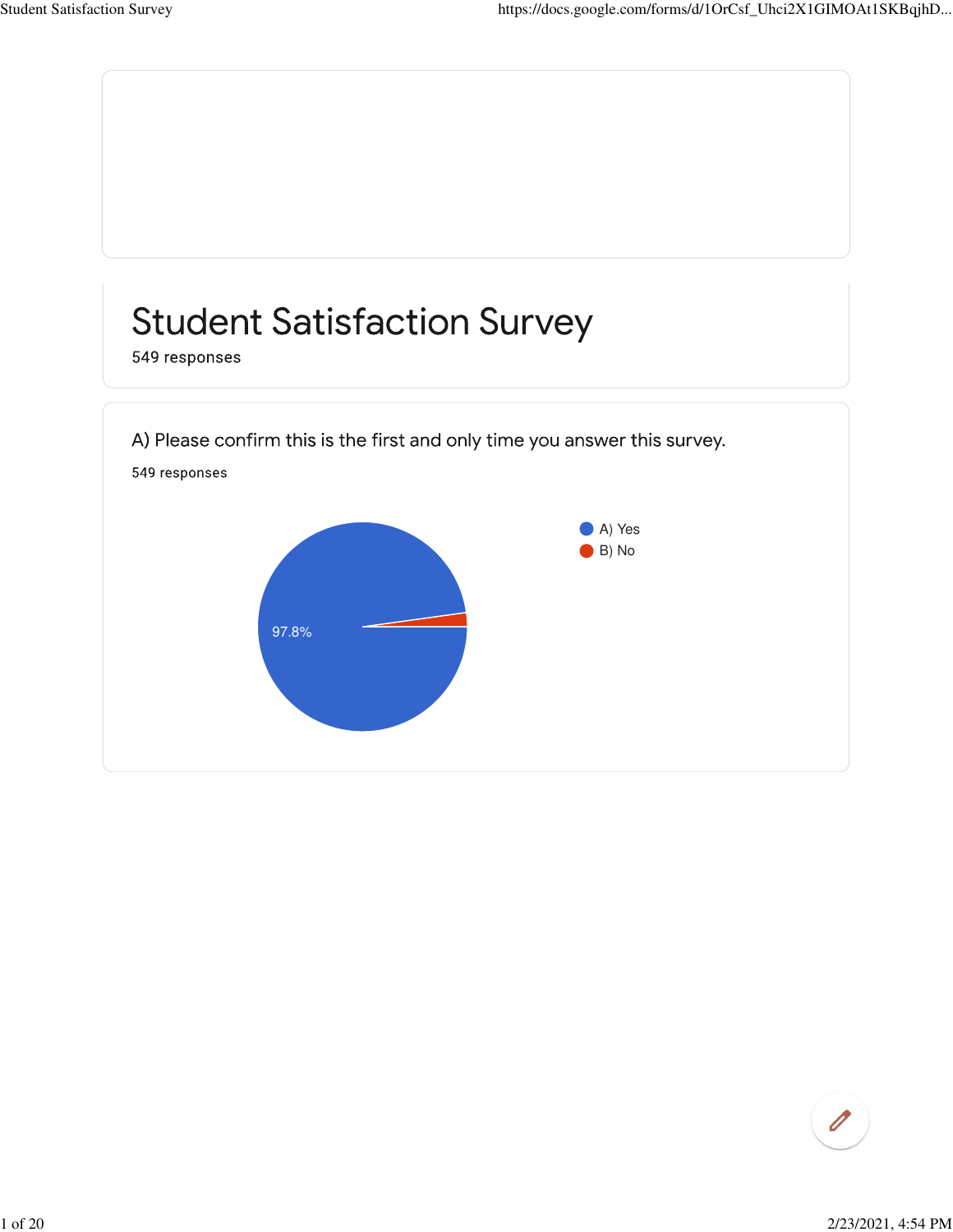

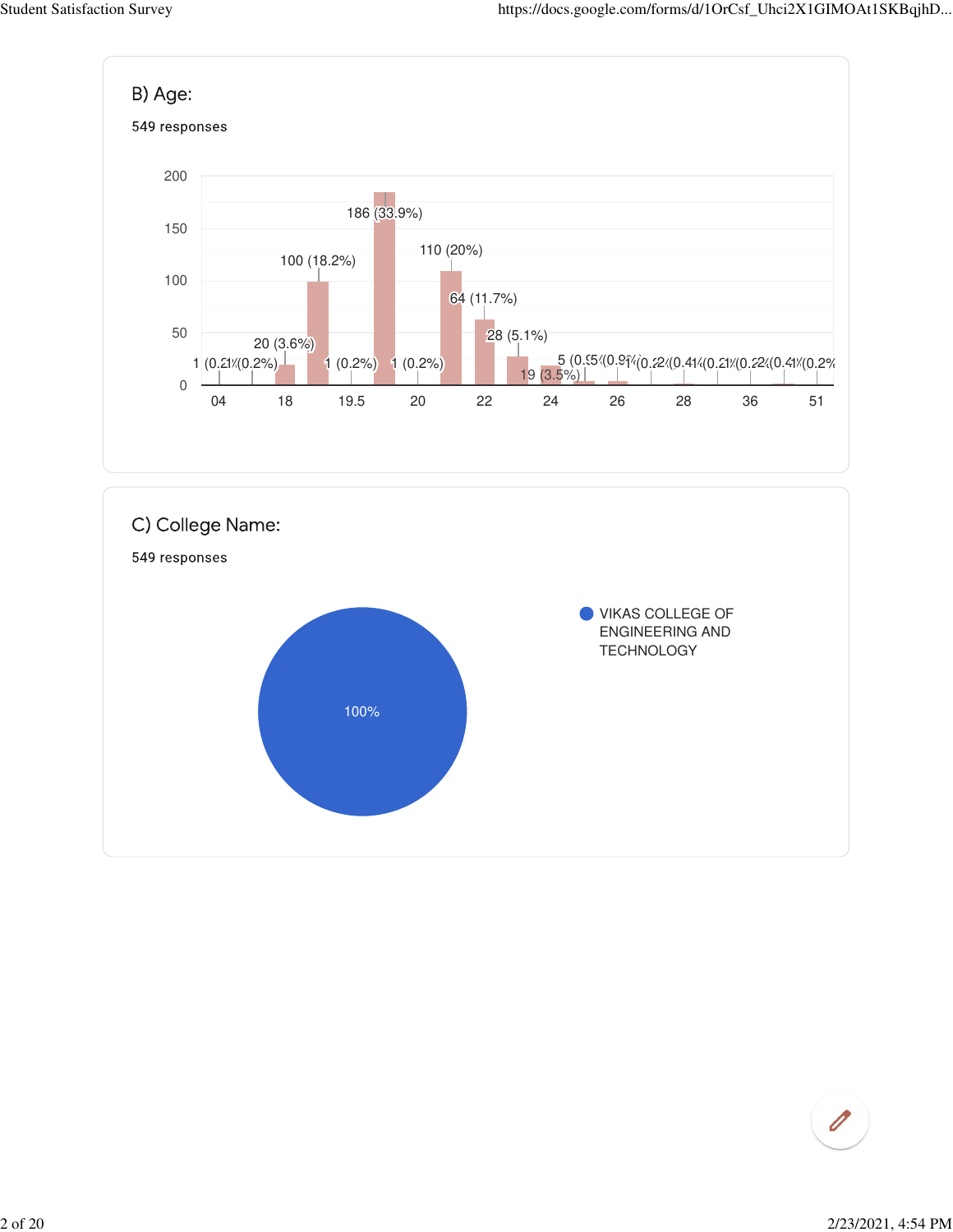

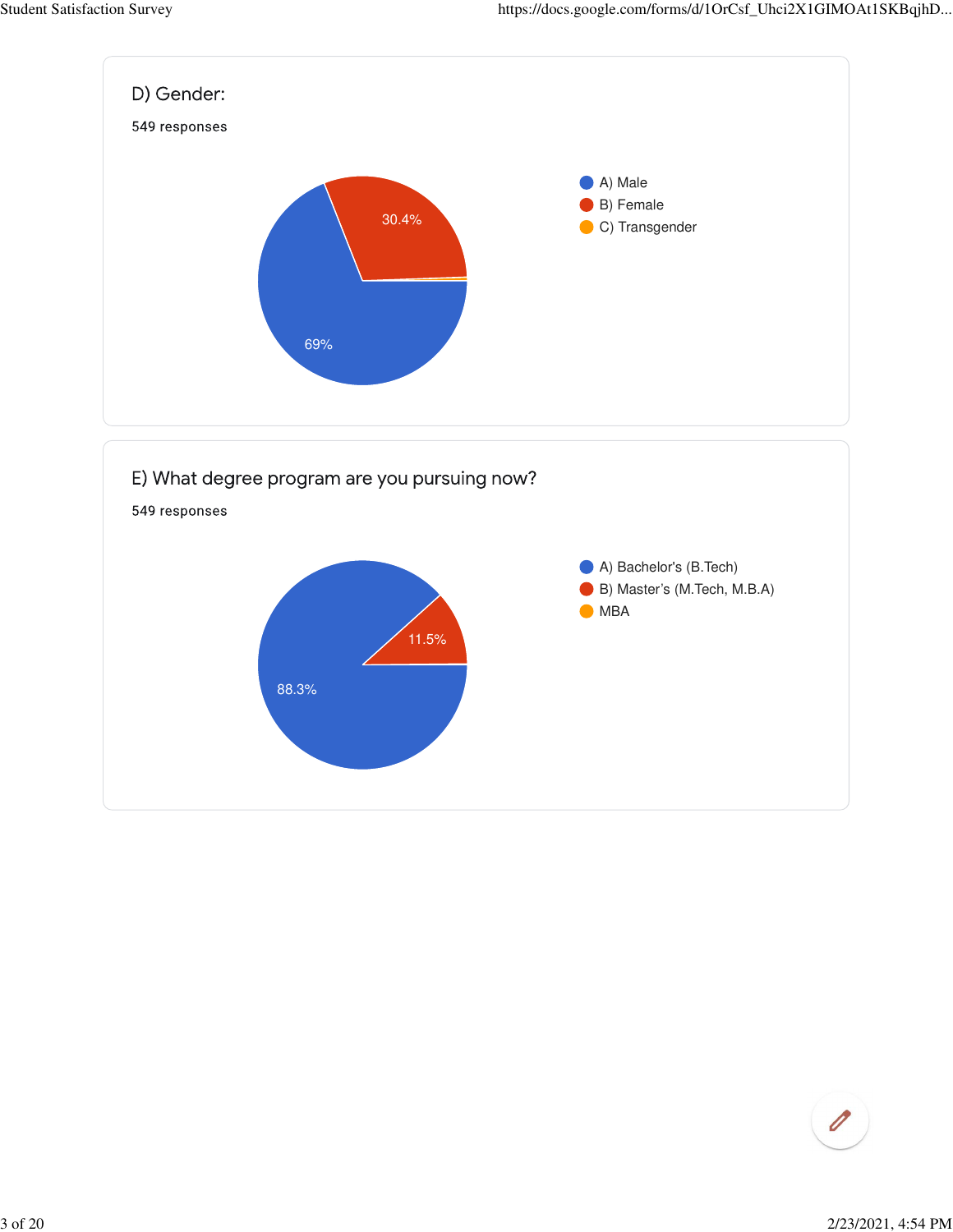

Criterion II - Teaching-Learning and EvaluationStudent Satisfaction Survey on Teaching Learning ProcessFollowing are questions for online student satisfaction survey regarding teachinglearning process.1.

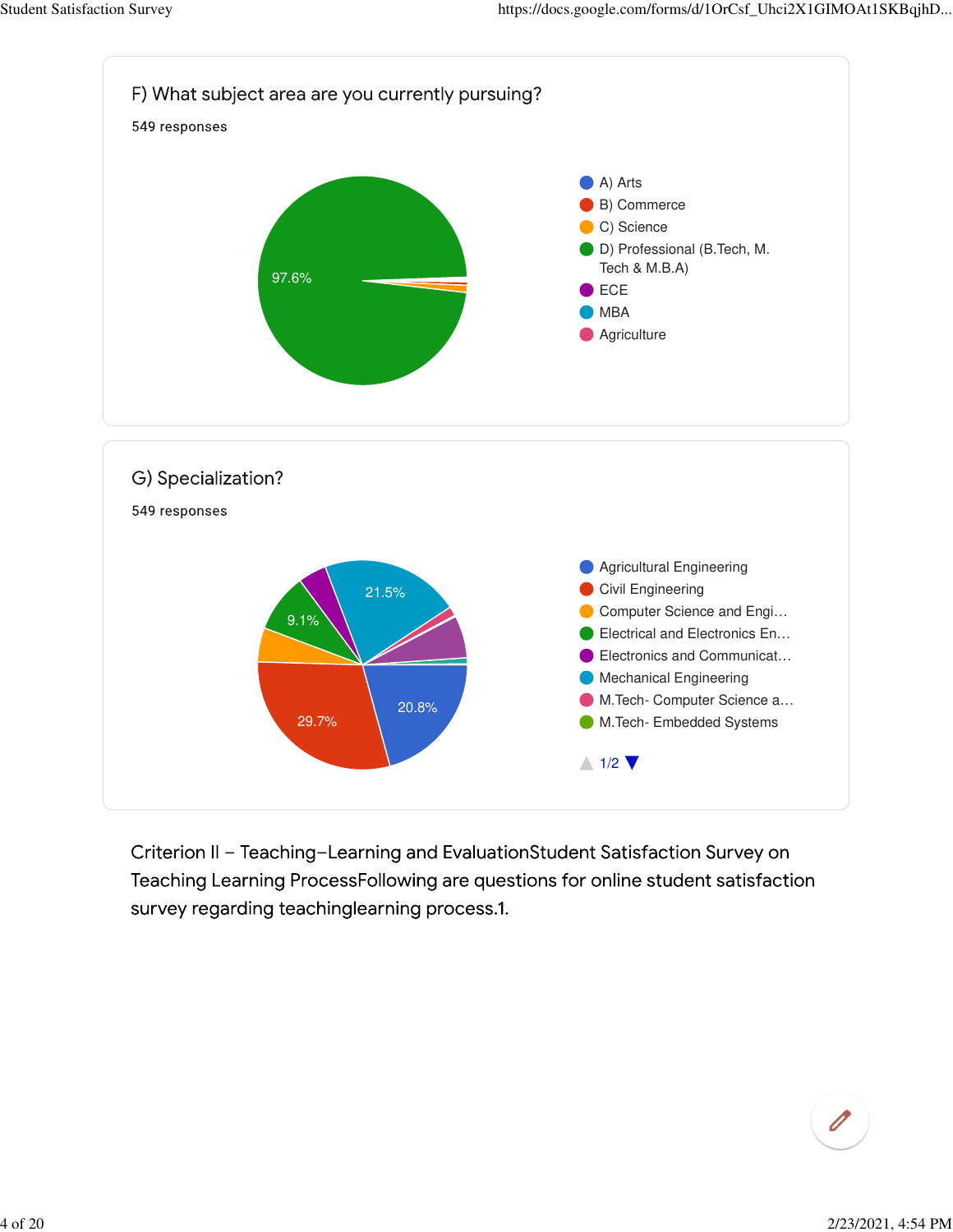

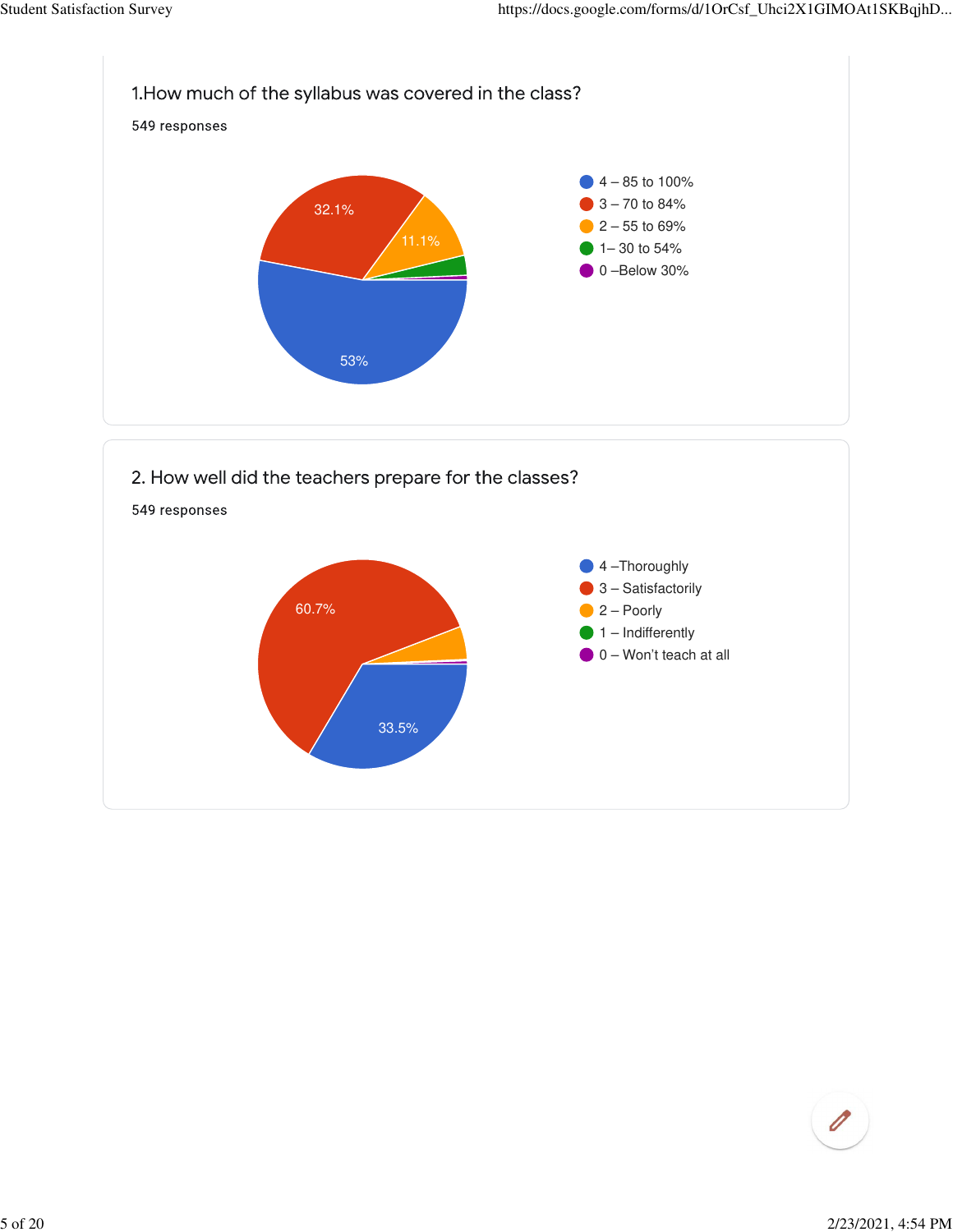

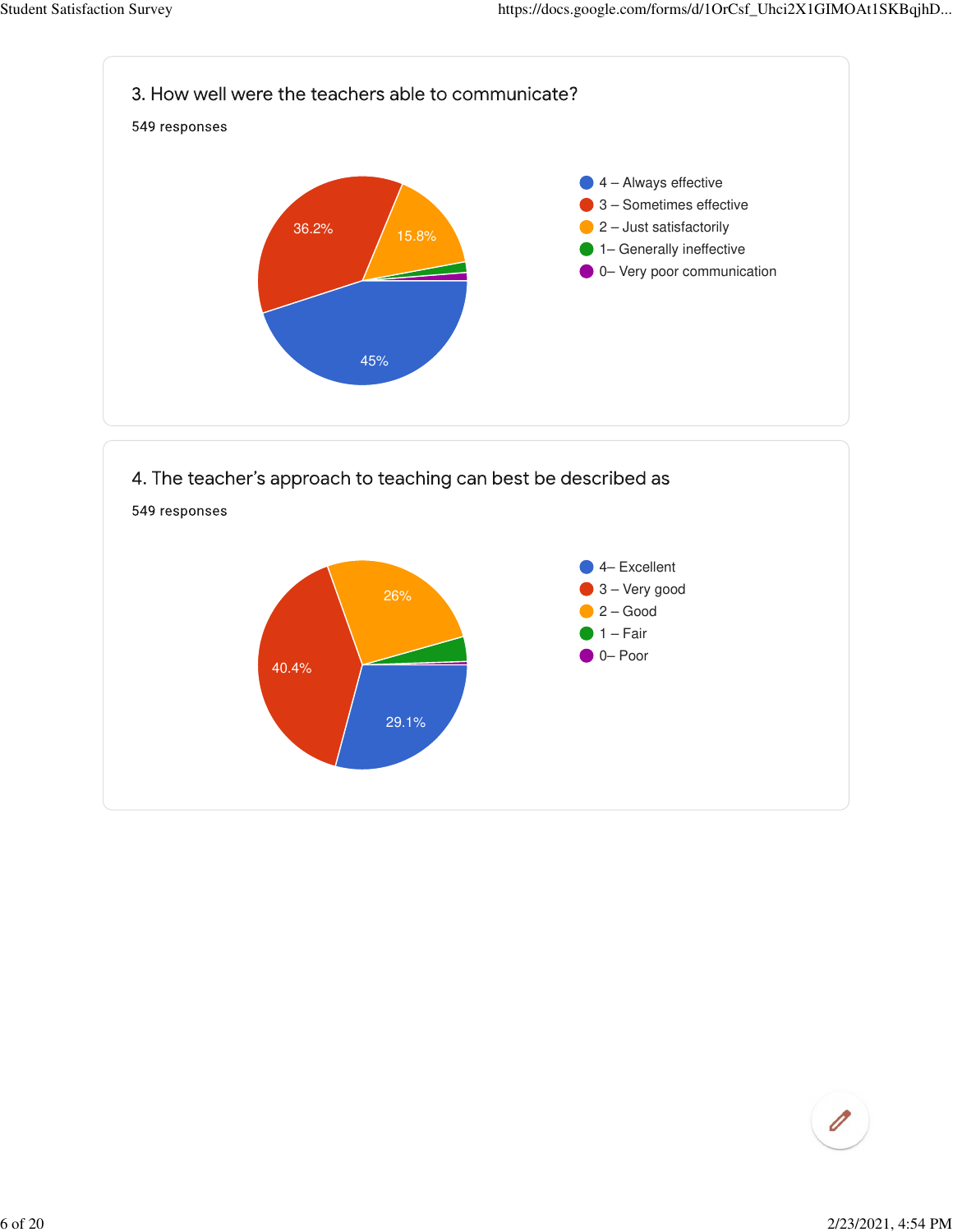

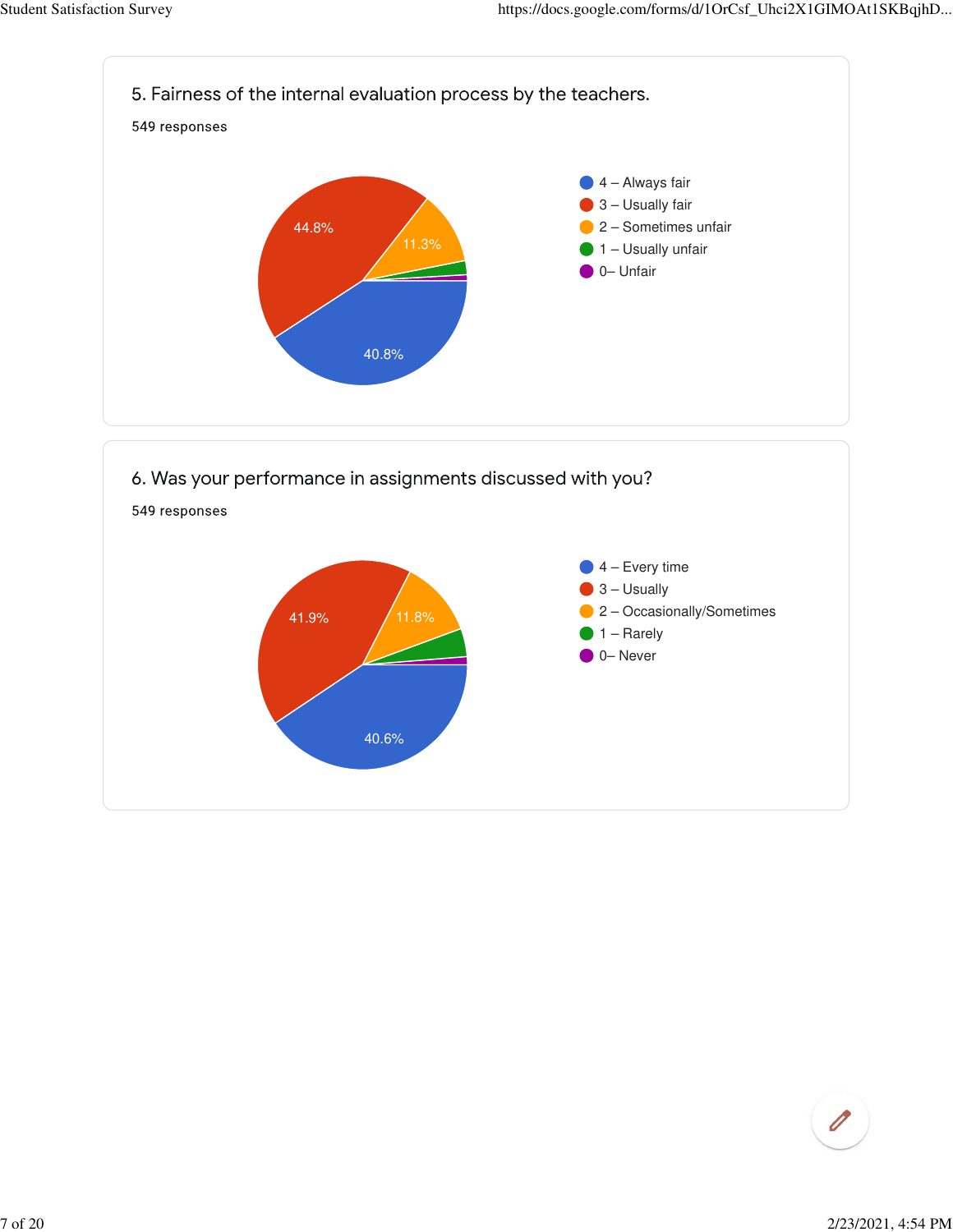

8. The teaching and mentoring process in your institution facilitates you in cognitive, social andemotional growth.



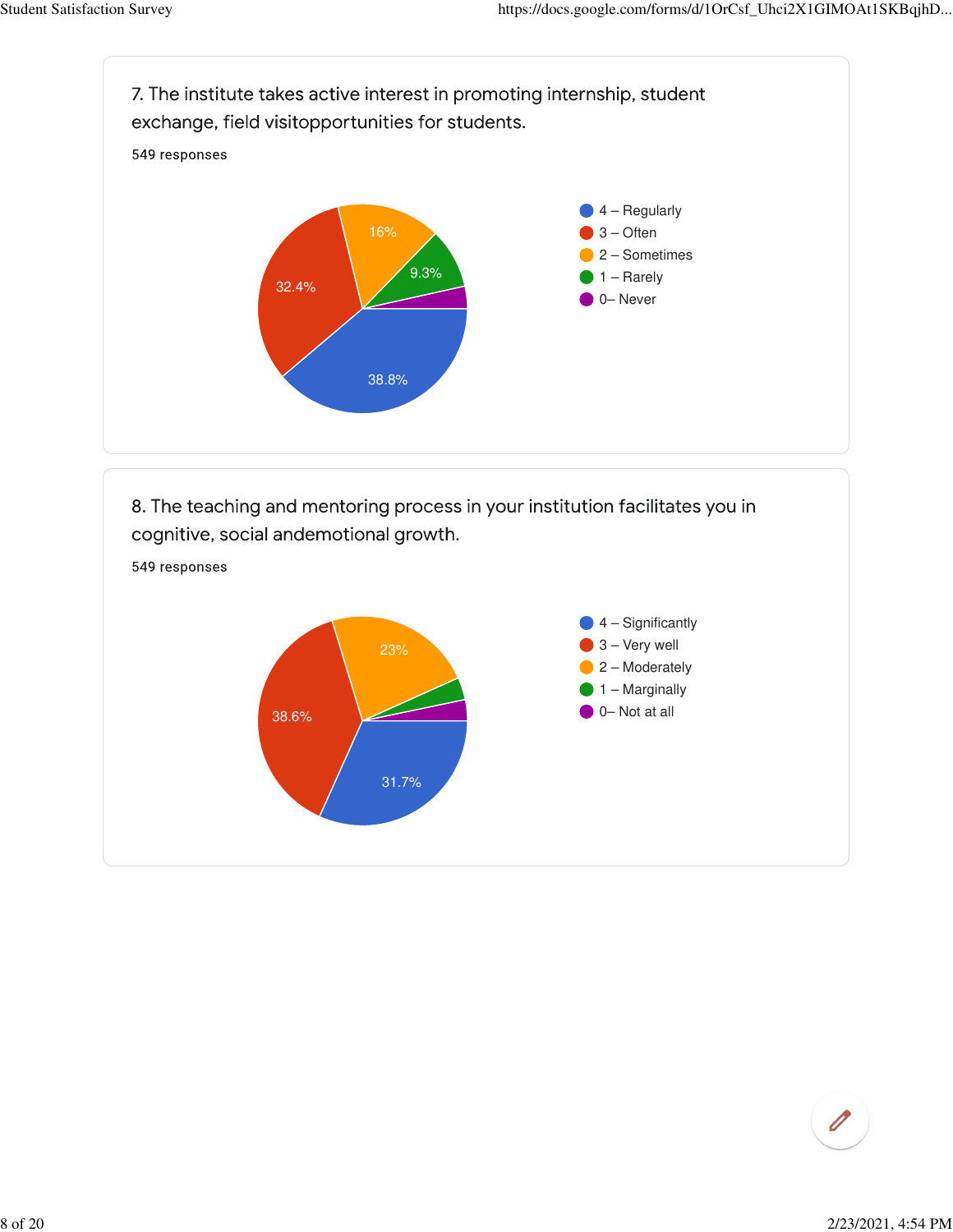

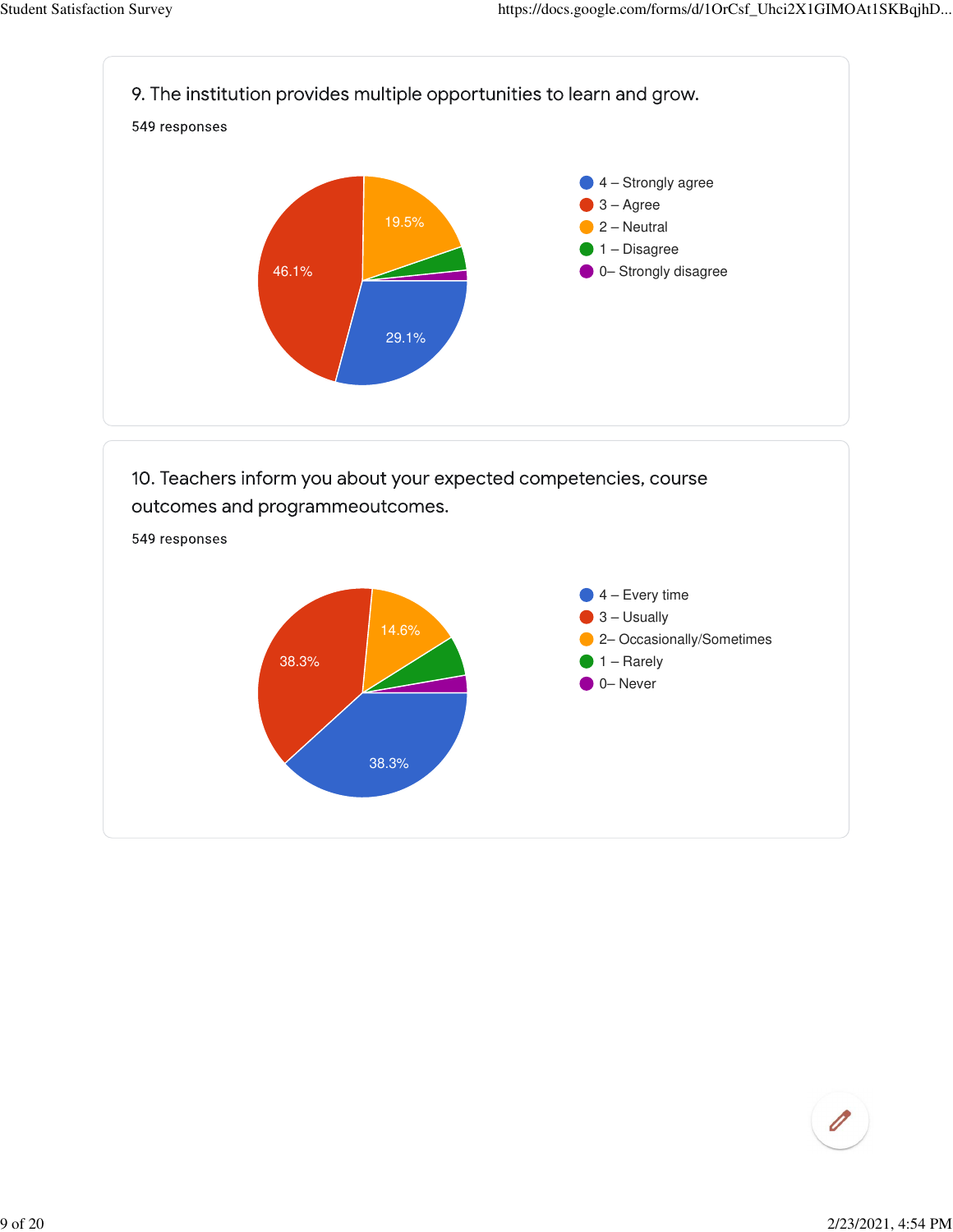

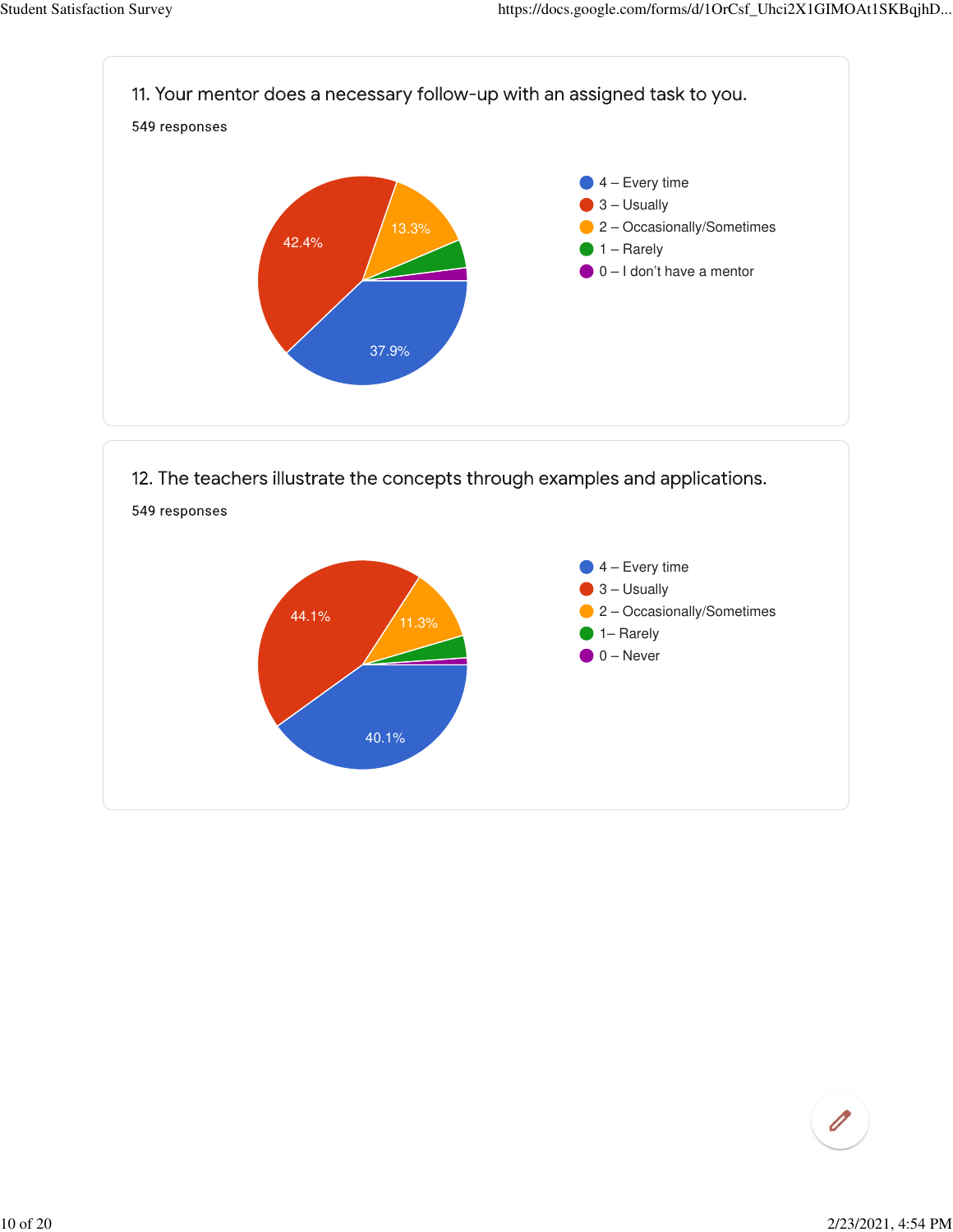



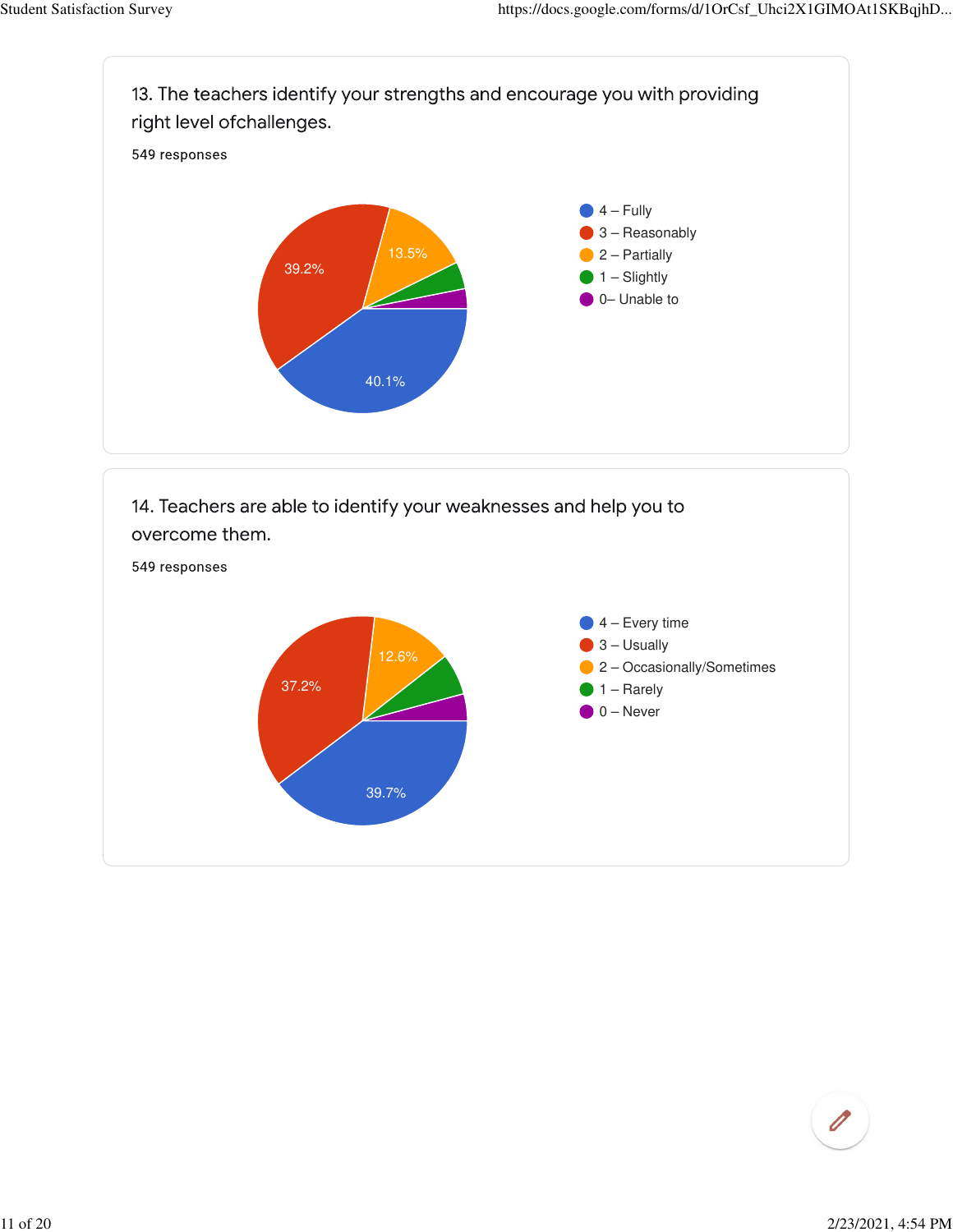

16. The institute/ teachers use student centric methods, such as experiential learning, participativelearning and problem solving methodologies for enhancing learning experiences.

549 responses



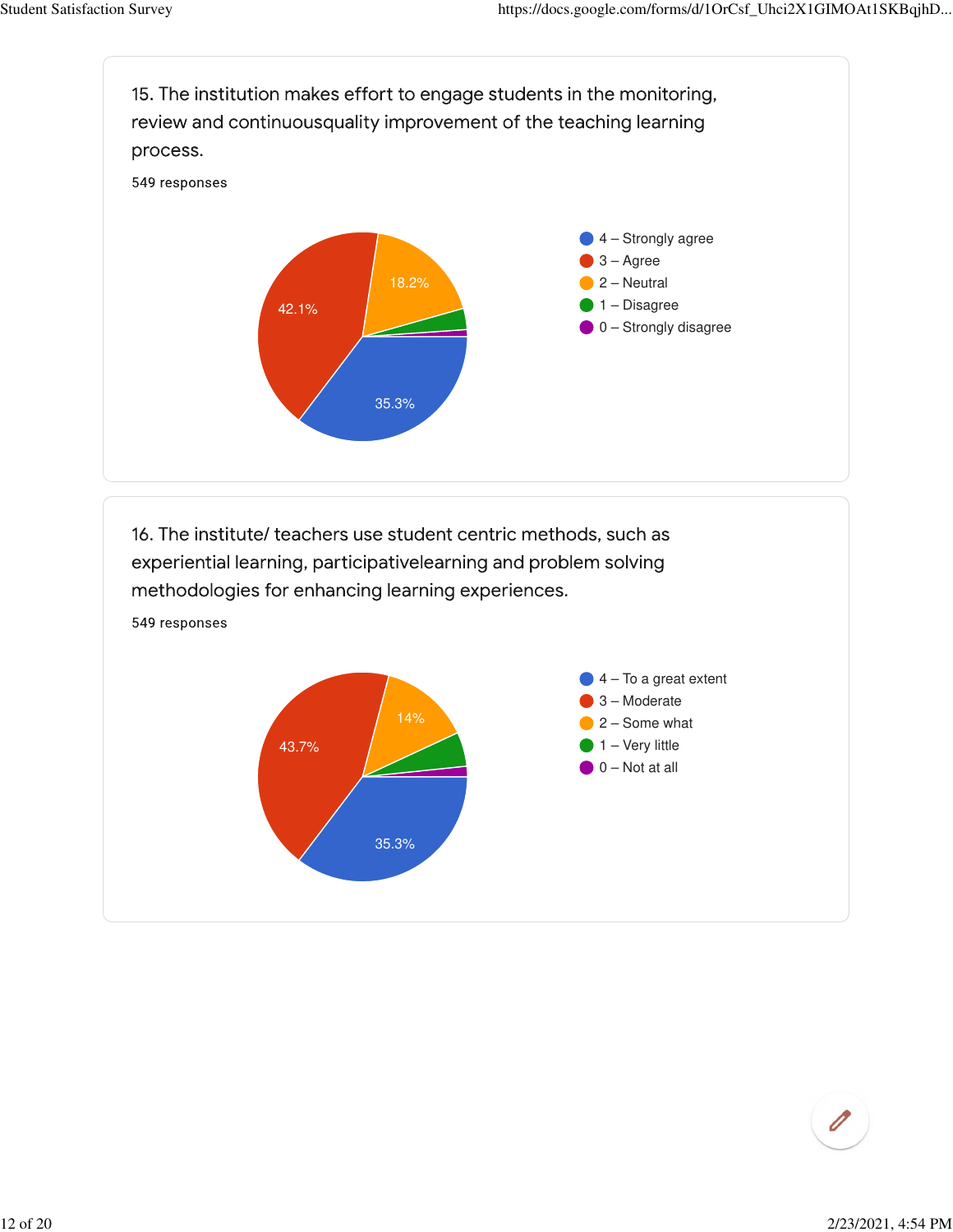

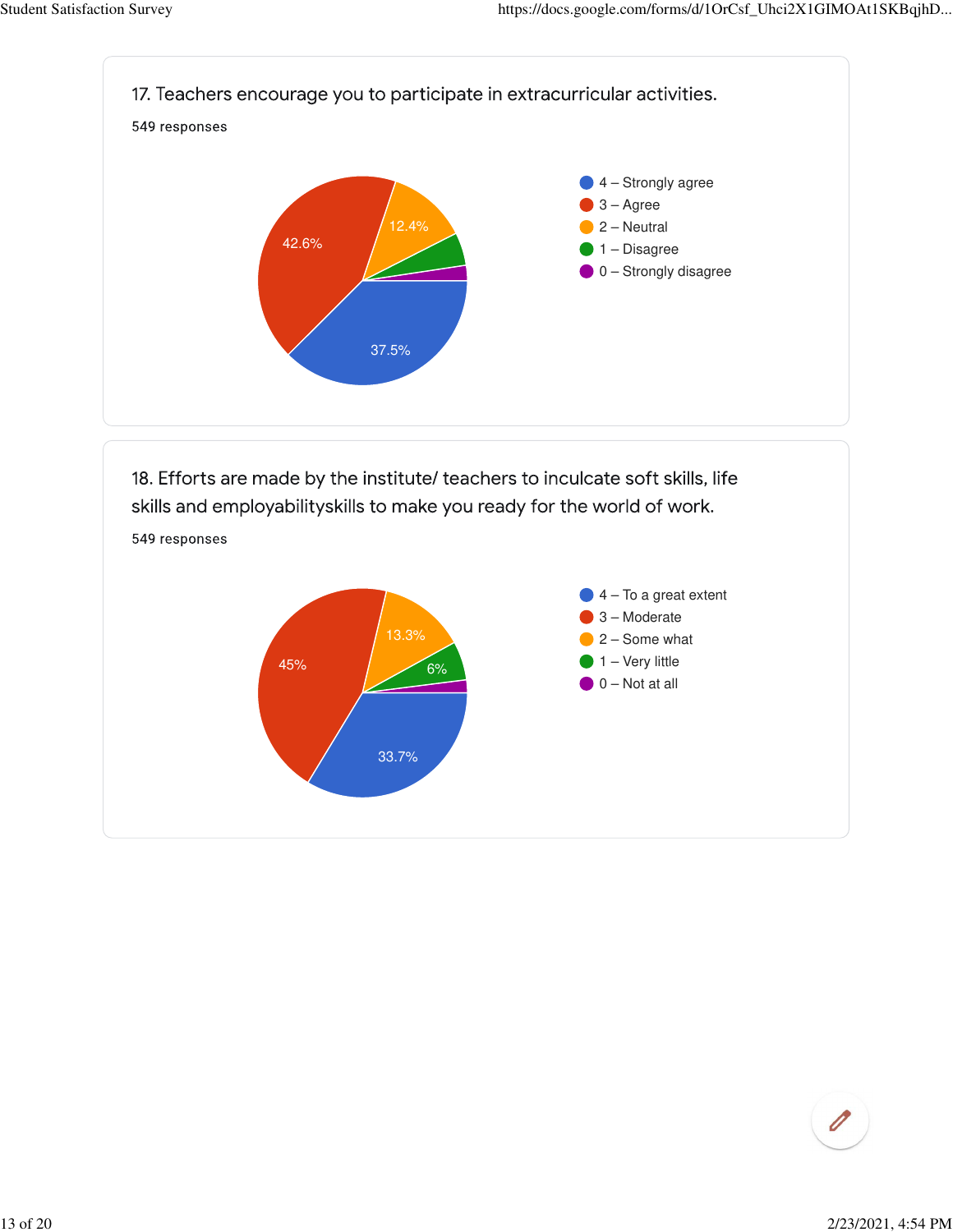

20. The overall quality of teaching-learning process in your institute is very good.



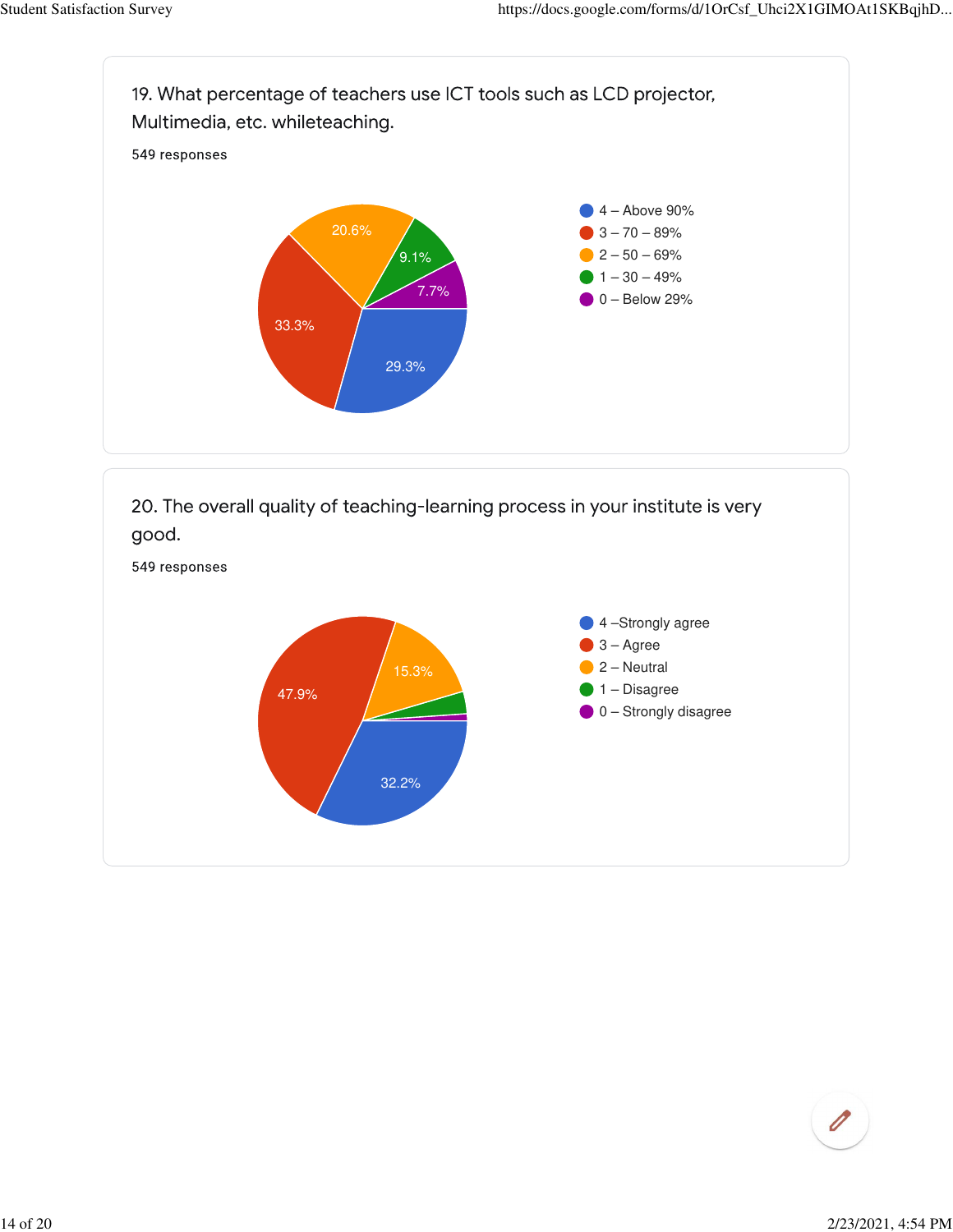| 21. Give three observation / suggestions to improve the overall teaching -<br>learning experience in your institution. |
|------------------------------------------------------------------------------------------------------------------------|
| 549 responses                                                                                                          |
| 0k                                                                                                                     |
| Good                                                                                                                   |
| Yes                                                                                                                    |
| good                                                                                                                   |
| Good                                                                                                                   |
| $\mathsf{No}$                                                                                                          |
| Nothing                                                                                                                |
| Excellent                                                                                                              |
| very well                                                                                                              |
|                                                                                                                        |

This content is neither created nor endorsed by Google. Report Abuse - Terms of Service - Privacy Policy



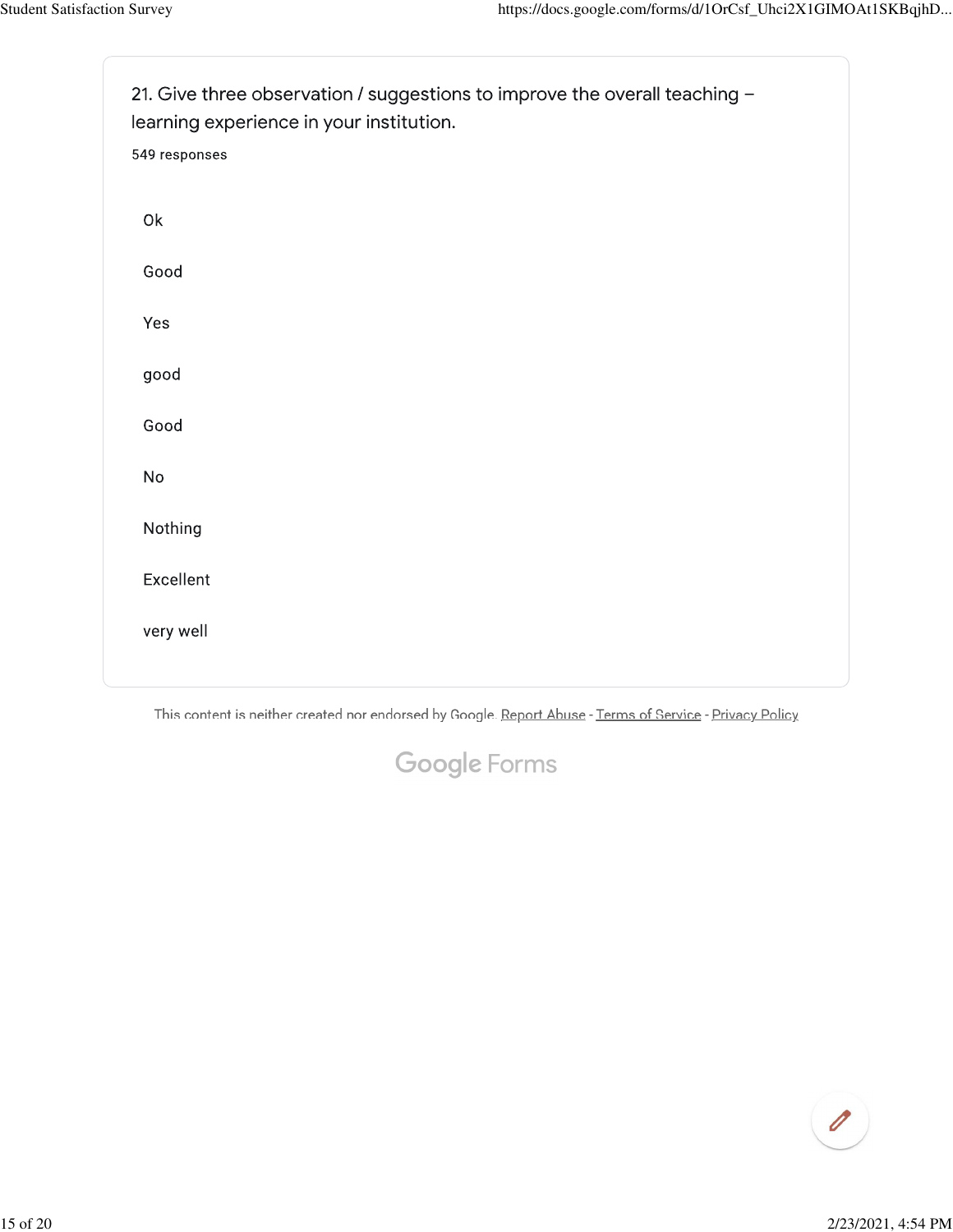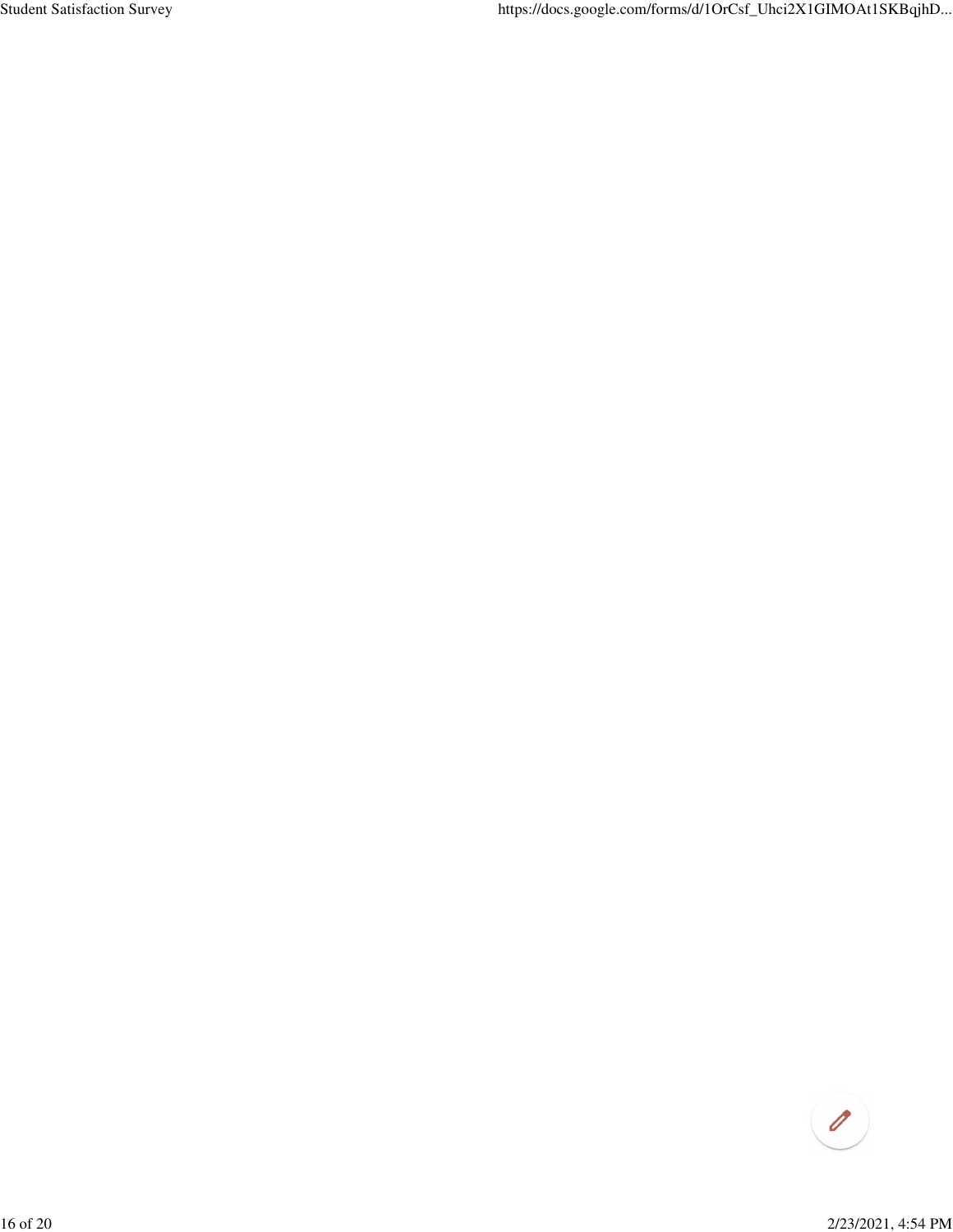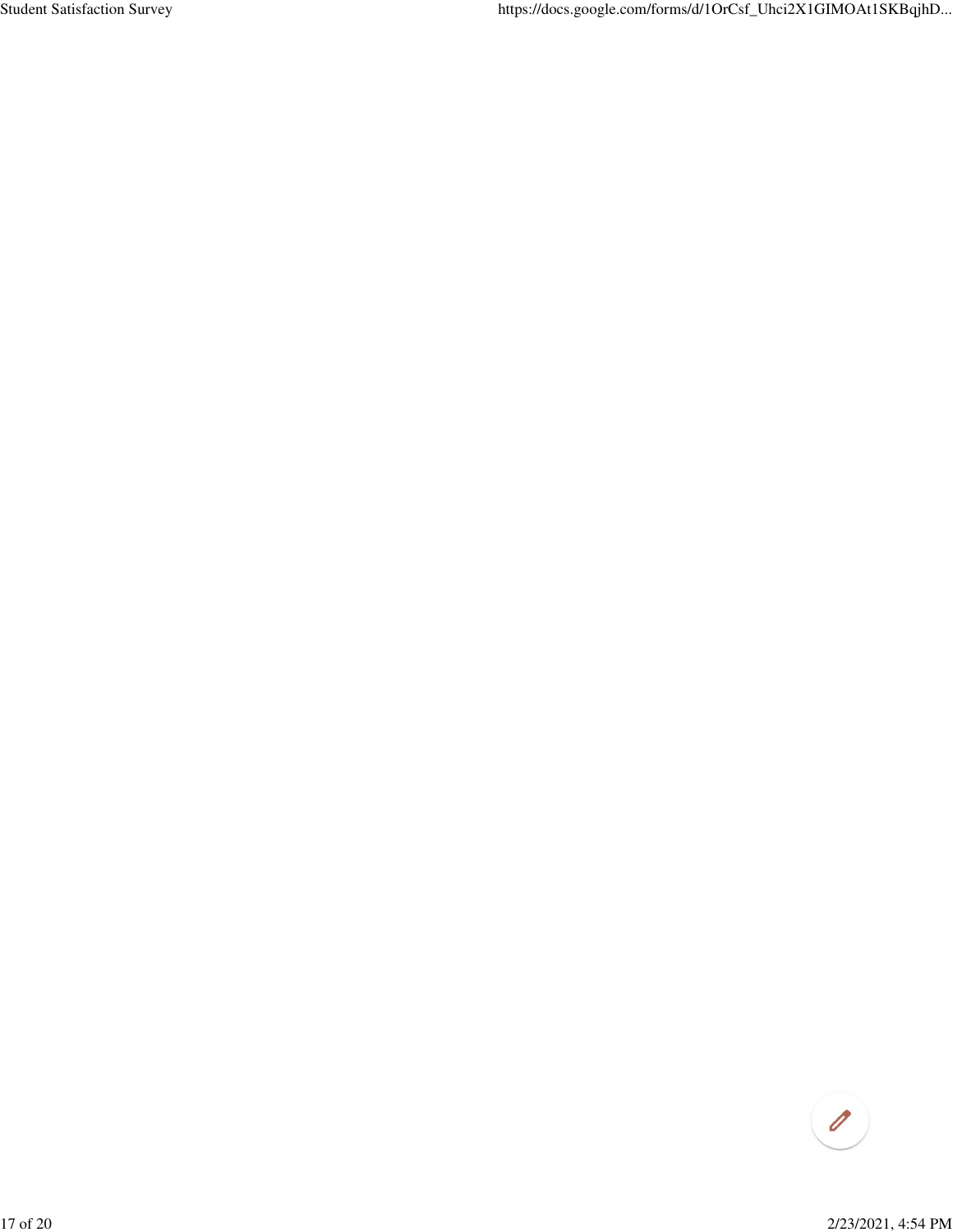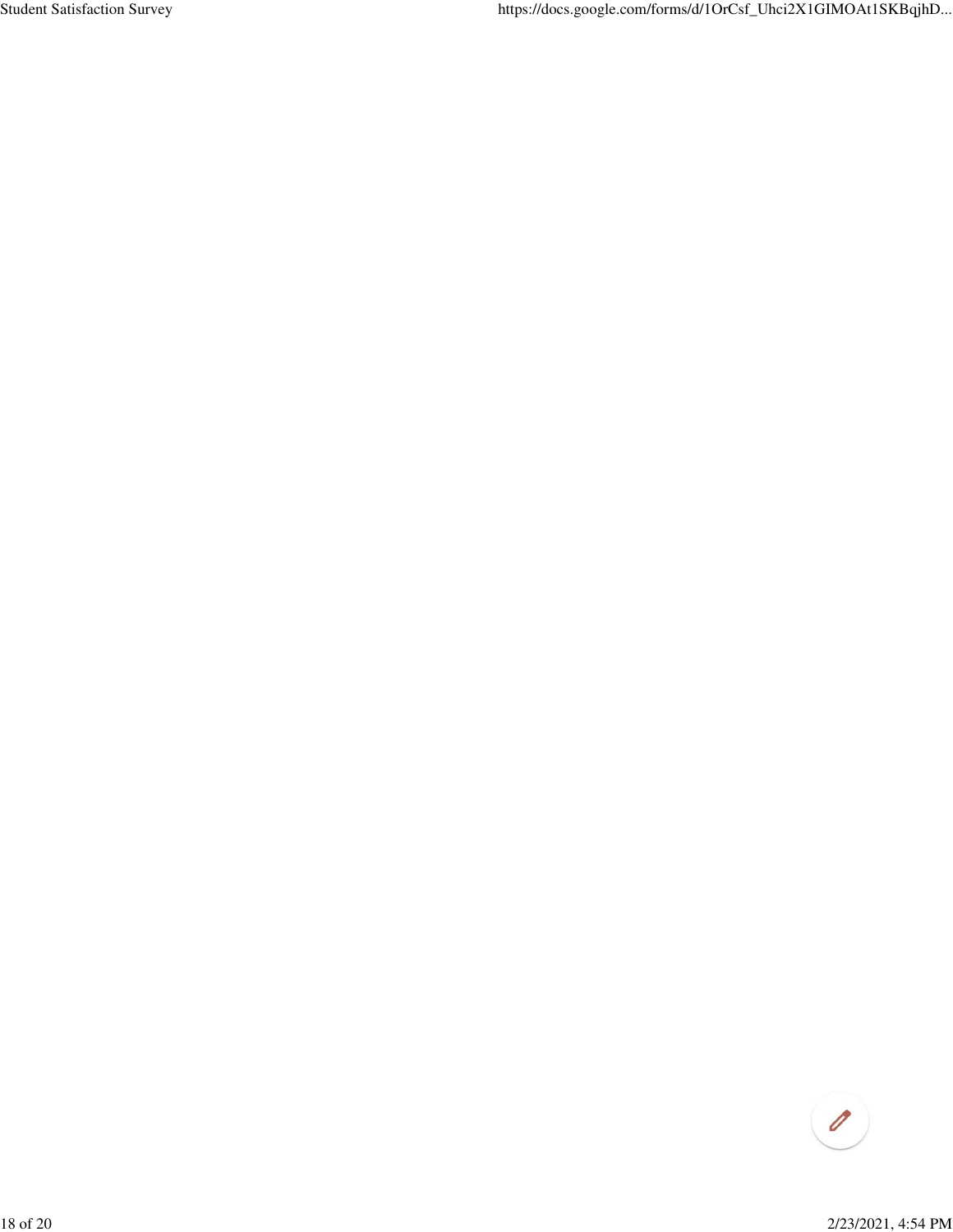